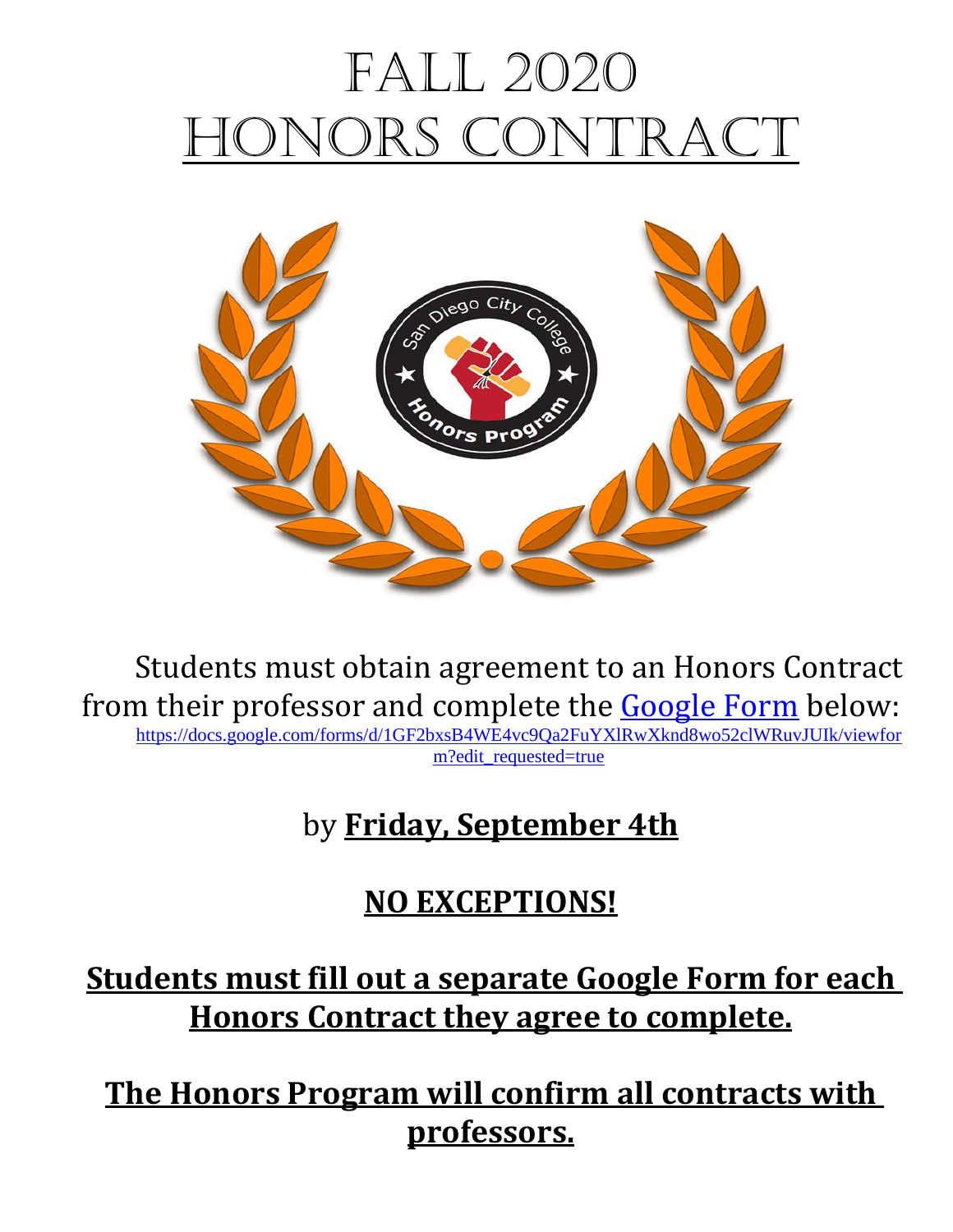### **HONORS CONTRAC**

### **WHAT IS AN HONORS CONTRACT?**

An Honors Contract is a signed agreement between a professor and a student in a regular (non-honors) section, concerning a mutually designed and enriching experience of the course curriculum. The agreement specifies honors level objectives and tasks to be completed by the student in addition to the objectives of the regular class. Unit credit remains the same as a regular course. **Honors Contracts can be established in UC/CSU transferable courses that are 100-level or higher, 3 units or more, not online, (except for Fall 2020, where almost all classes are remote/online as a result of the COVID-19 health crisis), and are only available during Fall and Spring semesters.**

#### **WHAT ARE THE BENEFITS?**

Notwithstanding the intrinsic educational benefit that students will nurture as they challenge themselves, there are additional advantages that Honors Contracts can provide the City College community.

- 1. The span of honors experiences can be extended to all courses and all departments, depending only on the willingness of the students and faculty to participate.
- 2. Contracts can generate creative options that include but are not be limited to: intensified research/laboratory projects in courses dedicated to the student's major, consultative research in business, industry or local governmental agencies, and also access to University libraries.
- 3. Honors Contracts are indistinguishable from honors sections on the student's official transcript and therefore fulfill requirements of the numerous Honors transfer agreements and alliances that we enjoy with leading four-year institutions.

### **HOW DOES IT ALL WORK?**

### *Students are responsible for moving the process through its three steps.*

- 1. You, the student, must go online to <http://sdcity.edu/academics/academic-programs/honors.aspx> and print a copy from there for your records.
- 2. You must come to an agreement with your professor to do the contract together and help select or compose at least five "Honors level attributes" as goals of the work. **Each party should have a copy of the contract guidelines.**
- 3. **Complete the [Google Form](https://docs.google.com/forms/d/1GF2bxsB4WE4vc9Qa2FuYXlRwXknd8wo52clWRuvJUIk/viewform?edit_requested=true) by clicking on the words [Google Form](https://docs.google.com/forms/d/1GF2bxsB4WE4vc9Qa2FuYXlRwXknd8wo52clWRuvJUIk/viewform?edit_requested=true) or following this link:**  [https://docs.google.com/forms/d/1GF2bxsB4WE4vc9Qa2FuYXlRwXknd8wo52clWRuvJUIk/viewfor](https://docs.google.com/forms/d/1GF2bxsB4WE4vc9Qa2FuYXlRwXknd8wo52clWRuvJUIk/viewform?edit_requested=true) [m?edit\\_requested=true](https://docs.google.com/forms/d/1GF2bxsB4WE4vc9Qa2FuYXlRwXknd8wo52clWRuvJUIk/viewform?edit_requested=true)

With these steps, students are then administratively transferred into the honors component of the course. Students will see honors credit on their transcripts.

### **The Honors Program will confirm ALL Honors Contracts with Professors. Once the Honors Contract has been processed, students CANNOT drop out of it and re-add the original non-Honors course. Students must drop the course completely or continue in the Honors section.**

### **ADDITIONAL QUESTIONS?**

Contact **Hector Martinez at**: [hmartine@sdccd.edu](mailto:hmartine@sdccd.edu)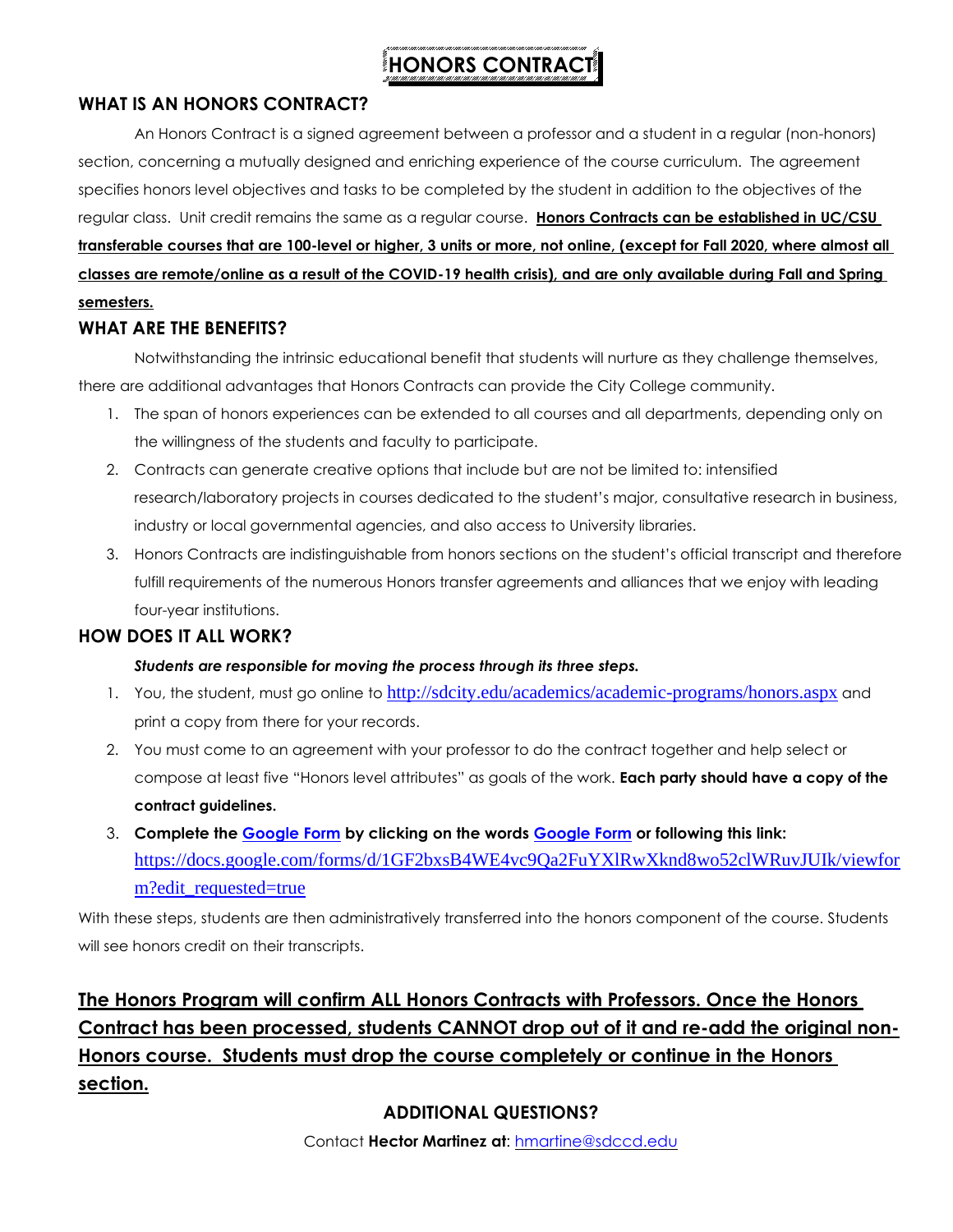### **HONORS LEVEL ATTRIBUTES**

The Honors Contract enriches a regular course throughout the span of a semester by establishing a clear distinction in rigor, depth, intensity, interdisciplinary character, and/or innovative teaching/learning modalities. As a general guideline, students may anticipate an investment of 1/4 to 1/3 more effort in earning honors credit, which is noted on their official transcript.

This contract establishes the expectations between the professor and student(s) in this newly arranged academic dynamic as detailed in a new honors syllabus or addendum **(to be completed and turned in by week 5)**. The goal of this contract is to stimulate and enrich the teaching/learning experience for both faculty and students by incorporating a number of the following honors attributes (each presumes a comparison to a regular, non-honors course).

**Please Note: Honors Contracts can only be established in courses that are 100-level or higher, 3 units or more, not online (except for Fall 2020, where almost all classes are remote/online as a result of the COVID-19 health crisis), and are 16 weeks in length.**

**COVID-19 requirement for fully online (WEB) classes. Students and Professors of fully online (WEB) courses are required a synchronous element as part of their Honors Contract. The City College Honors Program recommends at least 4 synchronous meetings via Zoom or another video conference platform. This is an opportunity for students to meet and be mentored by faculty and to create an Honors experience closer to our pre-Covid-19 world.**

### **Professor and Student(s): Circle at least five numbers. Feel free to add others.**

- 1) Higher degree of student participation and involvement in the class
- 2) Higher standards of performance than expected of non-contract students
- 3) Advanced supplemental reading
- 4) More opportunities for writing and at a higher standard
- 5) More opportunities for student presentations to class or campus audiences
- 6) Enhancement of skills in critical thinking, analysis and interpretation
- 7) Greater depth and/or range of subject material, to facilitate the synthesis and application of different perspectives
- 8) More opportunities to conduct in-depth research projects, particularly when student-conceived
- 9) Ability to use resources or consultants from beyond the City College campus itself, such as university libraries or interactions with business and/or industry personnel
- 10) Opportunities for publication or public presentation of work
- 11) Integration of concepts and information from a variety of sources and experiences, especially within interdisciplinary contexts
- 12) Community-based experiences, either by joining field trips, conducting interviews, and/or attending cultural events
- 13) Carrying out leadership in the classroom by leading study groups, class discussion, and/or by assisting faculty in preparation and delivery of instructional material
- 14) \_\_\_\_\_\_\_\_\_\_\_\_\_\_\_\_\_\_\_\_\_\_\_\_\_\_\_\_\_\_\_\_\_\_\_\_\_\_\_\_\_\_\_\_\_\_\_\_\_\_\_\_\_\_\_\_\_\_\_\_\_\_\_\_\_\_\_\_\_\_\_\_\_\_\_\_\_\_\_\_\_\_\_\_\_\_\_\_\_\_\_\_\_\_\_\_\_\_\_\_\_\_\_\_\_
- 15) \_\_\_\_\_\_\_\_\_\_\_\_\_\_\_\_\_\_\_\_\_\_\_\_\_\_\_\_\_\_\_\_\_\_\_\_\_\_\_\_\_\_\_\_\_\_\_\_\_\_\_\_\_\_\_\_\_\_\_\_\_\_\_\_\_\_\_\_\_\_\_\_\_\_\_\_\_\_\_\_\_\_\_\_\_\_\_\_\_\_\_\_\_\_\_\_\_\_\_\_\_\_\_\_\_
- 16) \_\_\_\_\_\_\_\_\_\_\_\_\_\_\_\_\_\_\_\_\_\_\_\_\_\_\_\_\_\_\_\_\_\_\_\_\_\_\_\_\_\_\_\_\_\_\_\_\_\_\_\_\_\_\_\_\_\_\_\_\_\_\_\_\_\_\_\_\_\_\_\_\_\_\_\_\_\_\_\_\_\_\_\_\_\_\_\_\_\_\_\_\_\_\_\_\_\_\_\_\_\_\_\_\_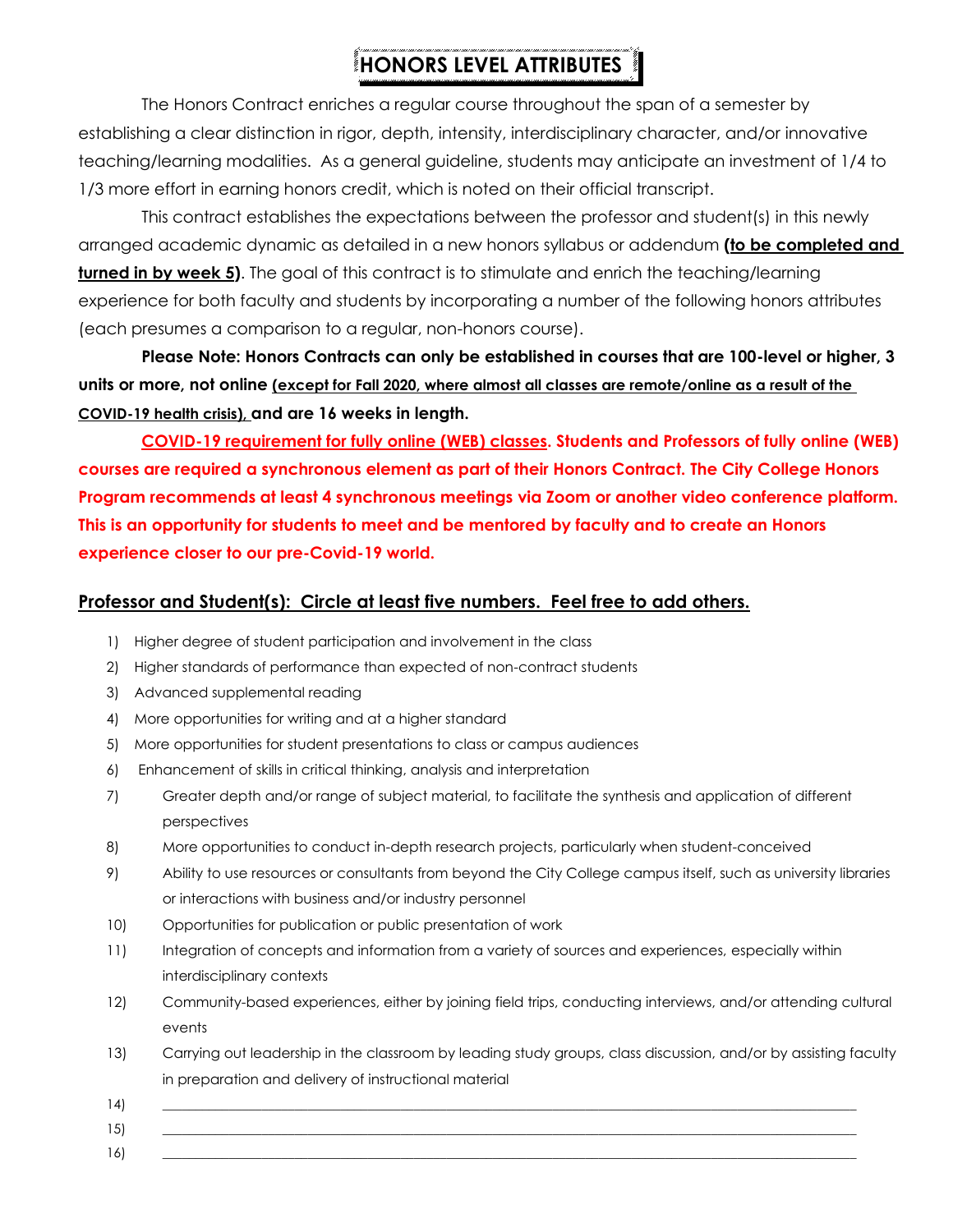**These Honors Attributes are to be used as a guide for the professor to create a new syllabus by the week 5 deadline. The Honors Attributes do not substitute an actual Honors Addendum or Syllabus. The above selections are what the student will be doing to enhance the class experience, but the syllabus should also elaborate how the student will be accomplishing and be evaluated on these Honors goals.**

# **Professor Copy: Important information and Syllabus requirements**

#### **Things you MAY want to ask when screening your potential Honors Contract student.**

- Have the student(s) provide an unofficial copy of their academic record.
- Things to look for: G.P.A., transferable courses and grades, or any excessive incompletes or withdrawals.
- Honors recommends a minimum of 3.25 G.P.A., but it is up to your discretion as the professor to give the student(s) the opportunity to do a contract based on enthusiasm, motivation, or your perception of their ability to complete the contract requirements. The Honors Program believes in allowing students who have not met the G.P.A. requirement to have an opportunity to demonstrate their potential.

**Professor: Please submit either by the end of week 5:**

- **1. A regular, non-honors syllabus with bold or underlined "honors" insertions in appropriate areas: e.g. objectives, assigned texts/readings, special activities, professor/student consultation schedule, methods of evaluation...OR**
- **2. An "honors addendum" attached to the regular non-honors syllabus summarizing the honors components of the contract.**
- **3. Model honors syllabi are available from your campus honors coordinators:**

Kelly Mayhew: kmayhew@sccd.edu Sarah Pitcher: [spitcher@sdccd.edu](mailto:spitcher@sdccd.edu) Hector Martinez: [hmartine@sdccd.edu](mailto:hmartine@sdccd.edu)